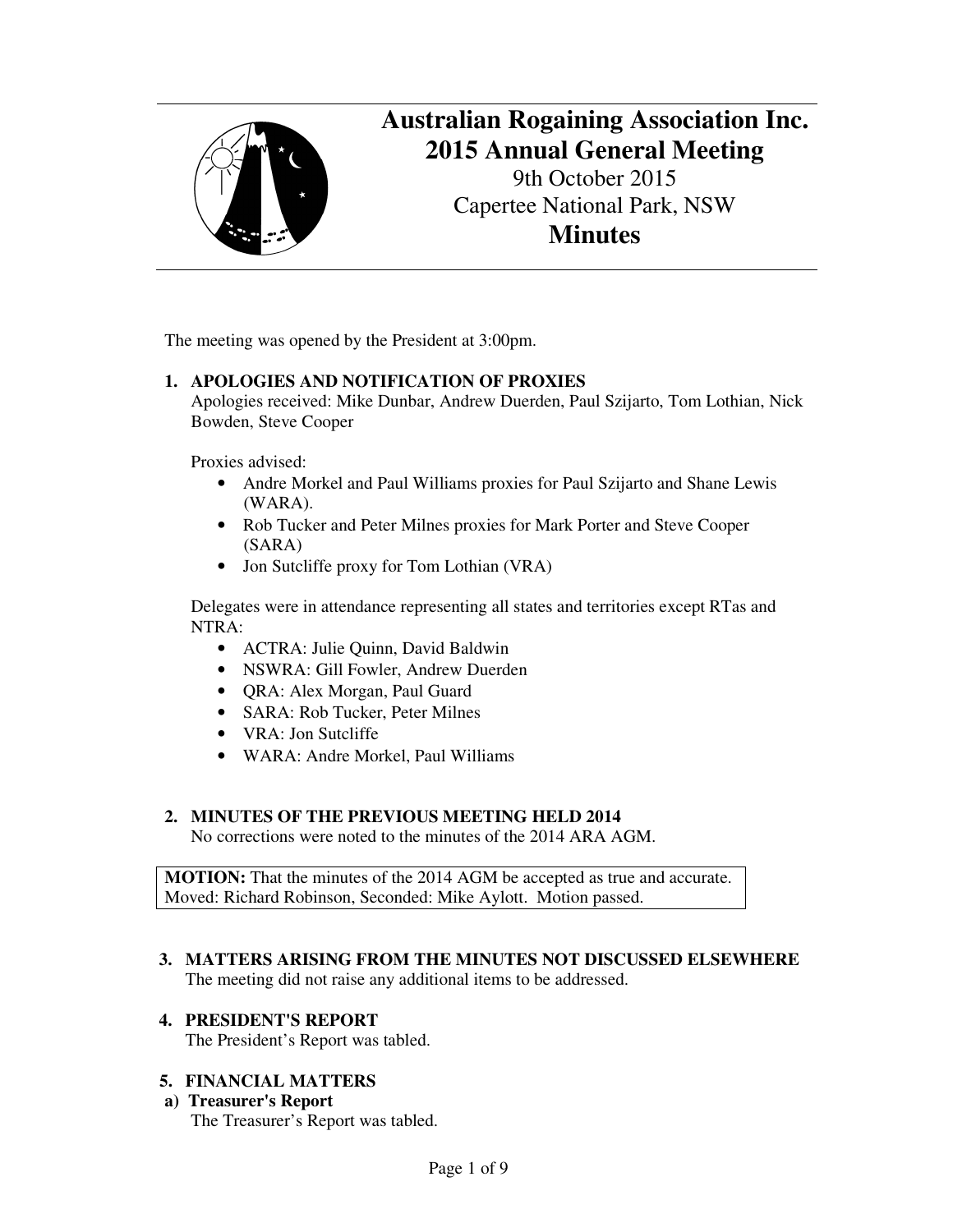Mike Aylott explained that this document covers 2014 finances only. Mike stated that the financial situation is broadly similar to last year. Costs incurred by the WRC organisation have been offset by receipt of an NT Government grant. Insurance is still being arranged for 2016, and this will be the biggest expense for the year. Mike has requested membership information from each state/territory for the insurance quotation. NSW and Victoria have provided this information to date. Julie asked if the accounts will be audited. Mike said that this is the intention and he has been attempting to contact Brian Austin to arrange the audit.

**MOTION:** That the Treasurer's Report be accepted. Moved: Mike Aylott, Seconded: David Baldwin. Motion passed

## b) **Setting of Capitation Fee for 2015/16**

The proposal for 2015-16 capitation fees and levies was tabled. Mike Aylott explained that in 2016 we are moving back to 12 months coverage on a roughly calendar year basis (mid-December renewal). The capitation proposal is to maintain a capitation of \$1 per person per year.

**MOTION:** That the capitation for the calendar year 2016 be set at \$1 per participant/member Moved: Mike Aylott, Seconded: Paul Williams. Motion passed.

## c) **IDF and IRF Levy**

The ARA will pay the IRF association levy, which is expected to remain within the vicinity of US\$50. The Australasian Championship will continue to pay the IRF participant levy. Mike proposed that the International Development Fund (IDF) capitation fee remain at \$0.50 per member/participant.

**MOTION:** That the IDF capitation for the period 2016 be set at \$0.50 per participant/member. Moved: Mike Aylott, Seconded: Richard Robinson. Motion passed.

## d) **Liability Insurance**

The liability insurance arrangements were discussed in the Treasurer's Report.

## e) **ARA Grant Policy and Status of 2014 Grants**

Two grants have been made to RTas for an equipment shed, and a grant was provided to WARA for a defibrillator. Grant applications from SARA and NTRA were received but no money has been paid due to alternative options being pursued. An application was received from ACTRA for an ARC bus subsidy, but this will not be required due to full take-up. Annual grant applications are due by 30th November each year.

## f) **Appointment of ARA Auditor**

No audit has yet been undertaken for 2014 accounts. Mike is trying to get in touch with Brian Austin to undertake the audit.

**ACTION MA:** Make a request for volunteers for future auditing needs. Appointment to be made by a special resolution.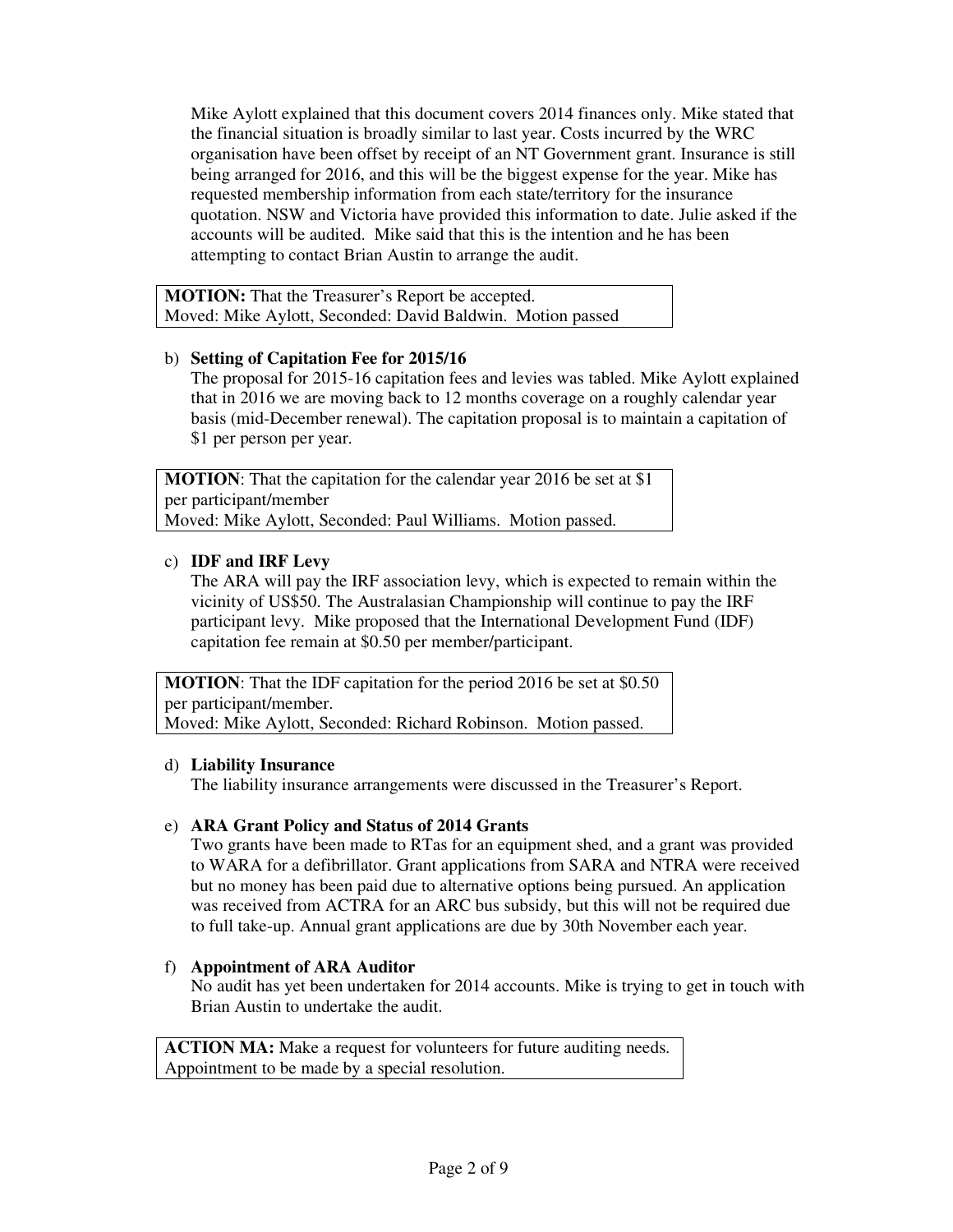## **6. AUSTRALIAN CHAMPIONSHIPS**

### **a) 2015 NSWRA**

- Gill said that entry numbers are very pleasing at around 400 with most entrants in the 24 hour. WRC qualification has drawn people to this event. There are not a large number of Intervarsity entrants: five IV teams from ACT, one from Tasmania, Victoria, Queensland, and NT.
- Date: 10-11 October.
- David Rowlands thanked NSWRA for bringing forward the event because NTRA were not in a position to stage the event. Due to constraints on available dates, there will be no full moon.

### b) **2016 WARA**

- Date 17-18 September 2016
- This will be the Australasian Championship. Location is near Nannup, 3.5 hours south of Perth. Organiser and course setter is Warren Smith. The vetter is to be confirmed.

**ACTION WARA:** Confirm location and personnel in official roles for the Australasian Championship.

## c) **Next Australian Championships**

2017 ACTRA (Australian Championship only) September/October The Australasian Championship is planned for New Zealand in February 2017. The tentative future program for the ARC is 2018 NTRA, 2019 RTas, 2020 SARA. 2018 and 2019 are to be confirmed following discussions with NTRA and RTas.

#### d) **Trophies**

David Baldwin has developed a full complement of lightweight trophies for the UV category. Open Mixed and Mixed Veterans trophies have been remodelled with a second tier. David Baldwin has a stock of boots for future trophy requirements. David Baldwin will look into making a base for a spare trophy or two. David Rowlands thanked David for his work on the trophies.

**ACTION DB**: Remodel the Interstate challenge trophy.

## **7. WORLD CHAMPIONSHIPS 2016**

Richard Robinson gave a brief summary of preparations for WRC 2016. Richard recognised the hard work that David Baldwin, Julie Quinn and Steve Sertis have done on the event so far. At this stage there are around 100 checkpoints which will be reduced by around 20. Mapping data produced by Aerometrix is superb.

The NT Government contributed \$30,000 which is greatly appreciated. This has allowed ARA to reduce entry costs and assisted cashflow. Mike Aylott thanked Richard for his efforts in securing the funding. Richard thanked Plaxy Purich for facilitating access to the NT Government.

Richard has arranged a sponsorship deal with Qantas whereby the WRC receives 1% rebate on all fares booked for the event and 1 free domestic flight for every 50 domestic fares booked. Booking will be done through a link on the event website.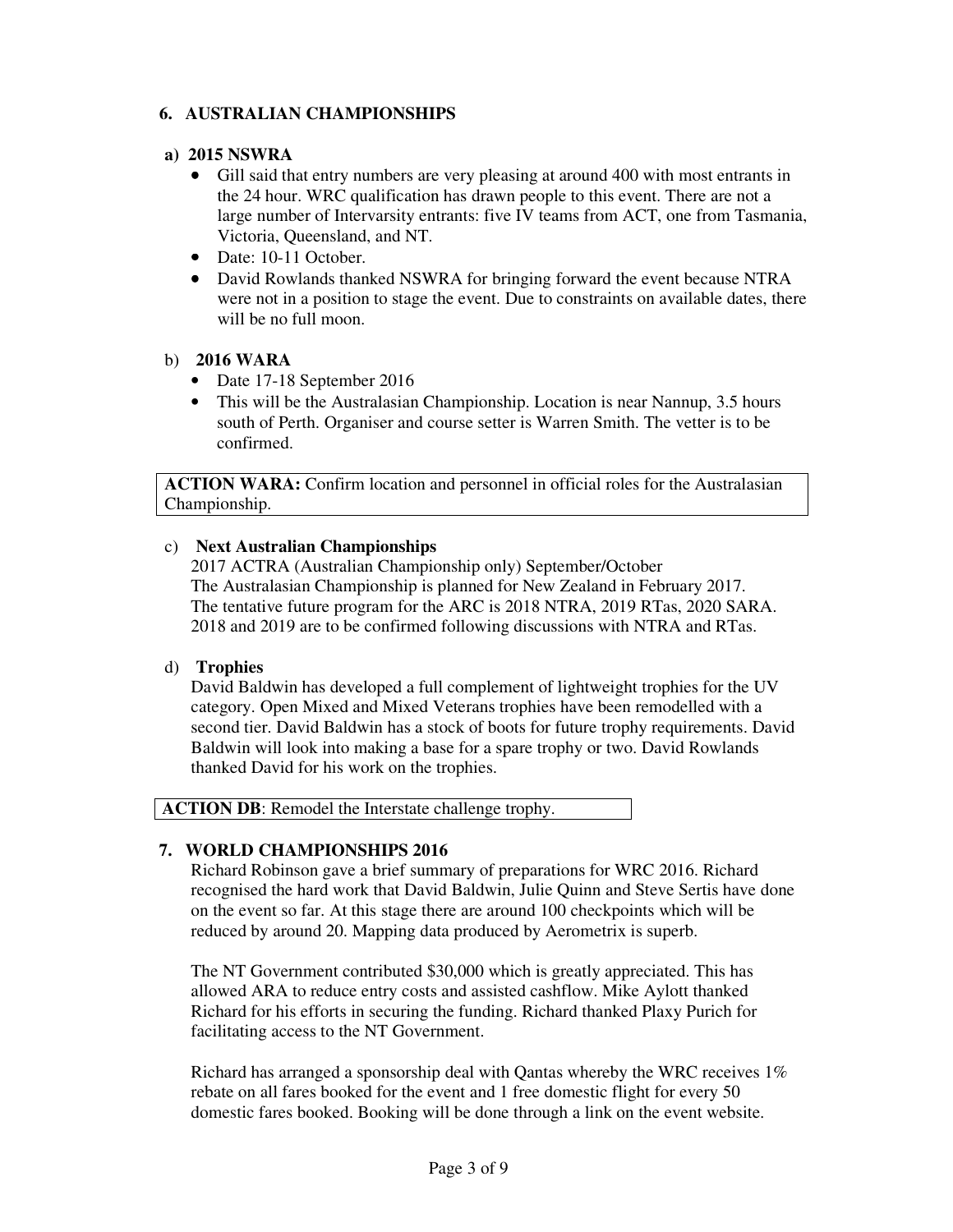Gill has arranged deals with Sea to Summit and Silva for wholesale prices on their gear. Richard said that the event shirts are excellent: very comfortable and high quality.

The event budget has been finalised. About \$20,000 has been spent to date. The \$225 entry fee is expensive, but not considered excessive in the context of the costs in travelling to the event. The budgeted break-even point is around 540 participants.

The immediate focus is on entries which commence on 23rd October. David Rowlands noted that the ARA is a bit nervous about the financial risks associated with entry numbers. Julie Quinn said that perhaps there may be fewer European entries than hoped for but local interest should be high. Richard now has access to a beta version of the entry website and will try it out soon. Event information flyers are available for distribution at the ARC.

#### **8. INTERNATIONAL ROGAINING FEDERATION**

#### a) **IRF Meeting August 2015**

David Baldwin and Julie Quinn represented ARA at the IRF Meeting in Finland. David outlined the discussion on WRC frequency. The agreed sequence of IRF World Championships is: 2016 Australia, followed by 2017 Latvia. But there will be no WRC in 2018 because there were no expressions of interest from countries that capable of hosting it. There will soon be a process for selection of a host in 2019.

The IRF is planning to formalise its WRC frequency policy and there is expected to be a vote before the end of the year. Richard suggested there will be four options: 1. Do nothing; 2. Do everything we can to hold a WRC every year; 3. Do everything we can to hold a WRC every second year; 4. Do everything we can to hold a WRC three out every four years. Richard thinks the vote will be very close. David Rowlands explained that the ARA has been strongly supporting the idea of WRCs every second year. He feels that we are presenting a convincing argument, but that delegates are rarely looking beyond their parochial interests.

At the IRF Meeting there was a roundup of what was happening in each country. Rogaining in Spain, which recently became an IRF Member, is developing strongly. However USA has not held a regional championship for several years. Eastern Europe is still very active, while Czech Republic, a mature rogaining country, has plateaued. There is continued difficulty in communicating with some groups such as Russia, Ukraine and Poland. Finland now has an umbrella association and is likely to apply for IRF membership soon.

#### b) **IRF Strategic Plan**

About half of the IRF Meeting time was taken up with a discussion on the IRF Strategic Plan. Paul Williams asked whether there was any discussion on the relationship between orienteering and rogaining. Richard said that there had been a push from some in the orienteering community for the IOF to take responsibility for rogaining. However Richard has established communication with the IOF President and a face-to-face discussion clarified that such a move is not supported by the IOF Executive.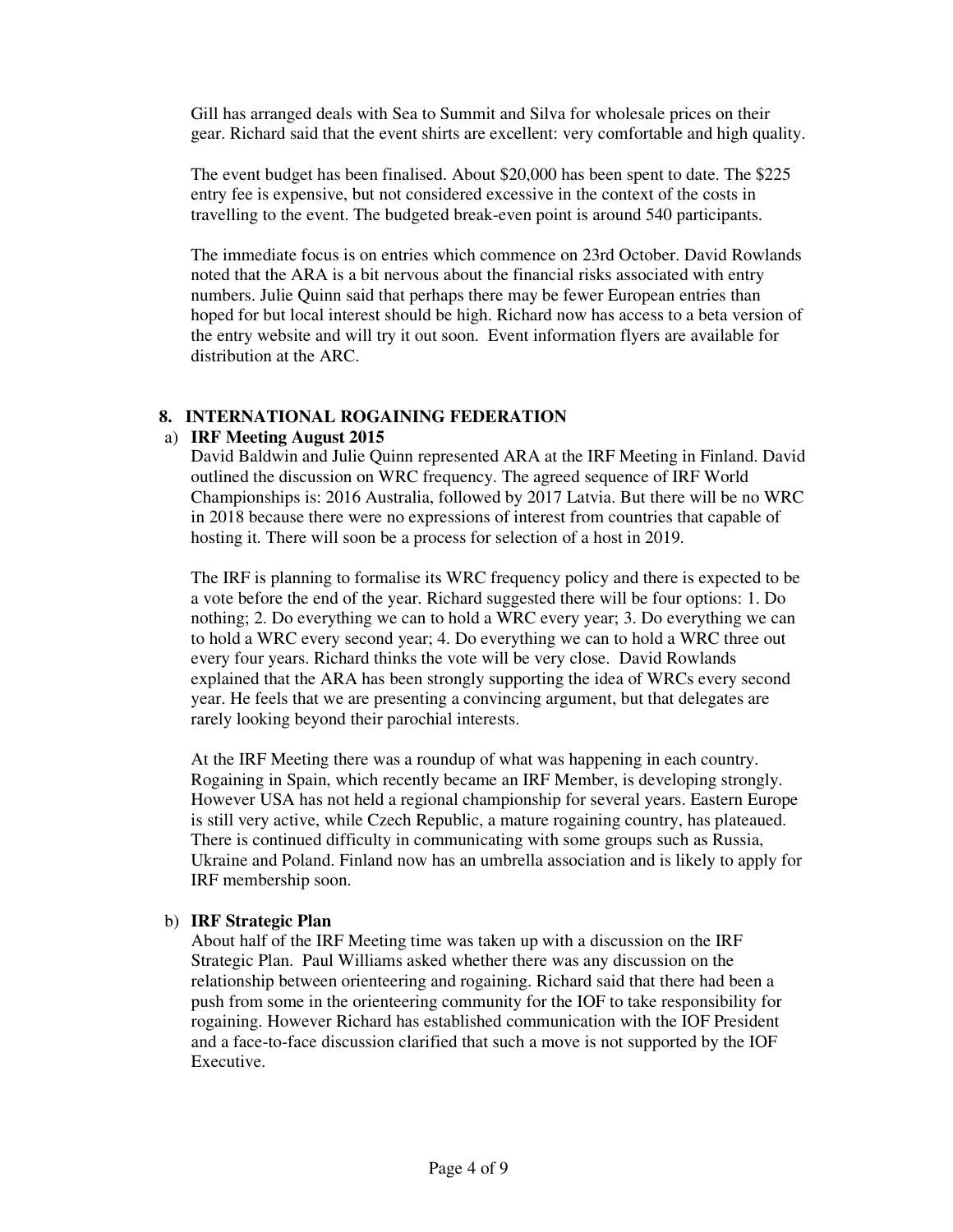#### c) **IRF Technical Regulations Review**

Changes to the IRF rules were put in place at the beginning of 2015, including the U23 category and formalities for bagging and carrying of GPS or phone devices. The IRF rules are silent on reflectors at control markers, which will continue to lead to differences in standards at various WRC events.

There was no event area embargo for the Finland WRC. This was because the area is a very popular area for outdoor pursuits. A map with pictures of the terrain was provided to competitors 24 hours before the event. One constraint on the organisers was they were not able to use tape for course setting. Setters carried a marker flag with them and took photos of the flag in place and recorded GPS coordinates. The vetters repeated the same process. Jon Sutcliff from Australia was IRF Event Adviser. The setting/ vetting/ hanging was considered top class.

There were lengthy discussions between the WRC organisers and IRF Executive on the interpretation of number of planning rules in the lead up to the WRC in Finland. The organisers tried to corral participants into an enforceable "planning" area and to undertake inspections of gear at the end of the event. Partly this was to satisfy land managers and permit requirements. But it was unenforceable due to lack of protocol and communications issues. In addition, the organisers did not intend to provide shelter and tables, however this was adequately resolved by last minute negotiations.

There was GPS tracking at the 2015 WRC on some teams, but it is only effective when the tracker is on the mobile phone network. Paul Williams asked whether the GPS tracking issue is on the ARA agenda. David suggested that tracking is not particularly useful for 24 hour rogaines, whilst there will not be phone reception on the Alice Springs course. More important is to ensure that competition information is not disclosed to teams. In addition, Rob Tucker queried whether overseas competitors will know how to use a snake bandage.

David Rowlands asked whether there were any learnings that need to be applied to the ARA Technical Regulations. David Baldwin said probably not, though we do need to think about rules for planning areas and GPS tracking. There will be minimal compulsory gear at the 2016 WRC. David expects that this will be a continuing challenge to manage for future WRCs due to local concerns.

#### d) **WRC Event Entry Criteria and Wildcard Policy**

Wildcards have not yet come into play, will only do so if a WRC is oversubscribed. There are 8 wildcards for the event organisers and 8 for the ARA.

#### e) **ARA IDF Sub-Committee Report**

Mike Aylott reported that the IDF sub-committee did not receive any formal proposals. A small amount from the fund was spent on the Course Setting Workshop that David Baldwin presented after the WRC in Finland. The workshop consisted of course setting theory with lots of case studies, and group exercises setting controls in the surrounding area that was used for the WRC. The Finland workshop attracted a small attendance. An expanded version of the course setting workshop will be offered at the WRC in 2016. The ARA Executive undertook to identify a person/persons to run this initiative, since David Baldwin will be too busy with course setting. Jon Sutcliffe suggested that experts from Europe also be invited to assist. The workshop should be advertised on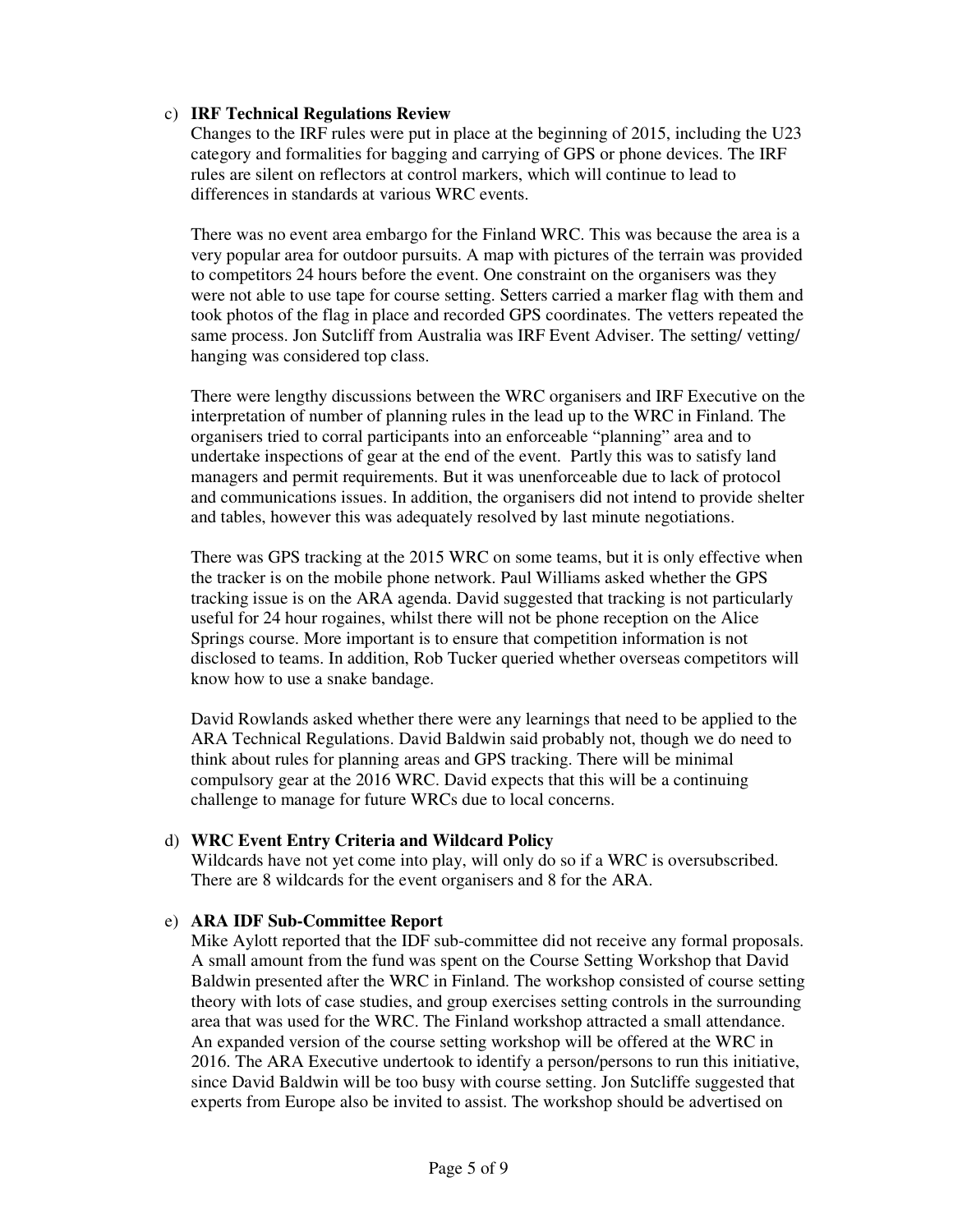the website before entries open. Also suggested was a course-setting workshop tour through Europe at an appropriate time in the future.

Richard is proposing that the Latvian organising team send people to the WRC in 2016. If finance is a problem for them, then there is an opportunity for the IDF to assist. This will hopefully prevent common deficiencies such as poor catering.

**ACTION**: ARA Executive to identify people to run the course setting workshop and commence promotion of with competitors and attendees.

## f) **Other IRF Matters**

Nil.

## **9. TECHNICAL SUBCOMMITTEE**

#### a) **Review of Australian Rogaining Championship 2014**

David Baldwin has not yet completed his review of ARC 2014, but has collated the submissions received from delegates.

A significant issue at the event was at least one water point running dry. The water problem was caused by an event vehicle being re-tasked for safety duties and was therefore not available for water resupply at a critical time. Under-resourcing was therefore the issue.

David noted that there were also only two Navlight tags per team, which did not conform with regulations. David stated that there were some issues with data collection before the event which made it difficult to determine results in some categories. Mike asked whether David is getting assistance on the technical subcommittee, perhaps there is room for more delegation of tasks. David said he is happy for others to contribute.

David Rowlands clarified that ARA does not require an overall review of rules at this time, but that a review of water supply policies is a high priority. David Baldwin requested that each state/territory provide their water procedures to be used as a starting point.

**ACTION:** Technical Subcommittee to provide recommendations on guidelines for water supply management.

## **b) Navlight**

The Navlight electronic punching system has been in operation by most states and territories for many years and is working reliably, whilst requiring some care and attention. Peter Squires has recently rewritten the software, using the latest tools, and has available a beta-release for testing.

The ARA Executive has recently discussed succession planning for Peter Squire's software, in the unlikely event that Peter is not able to maintain it.

David Baldwin and Andre Merkel discussed the ongoing development of a WARA punching system, which is planned to be trialled in a few weeks. From the ARA point of view, it is necessary to specify a success criteria, before it can be accepted as an alternative to Navlight for the ARC. David Baldwin will continue discussions with WARA.

#### **10. INTERVARSITY**

## a) **Date, location for 2016 Intervarsity Championship**

The meeting decided that the Intervarsity for 2016 will be on  $30<sup>th</sup>$  April - 1<sup>st</sup> May in conjunction with the ACTRA Championship.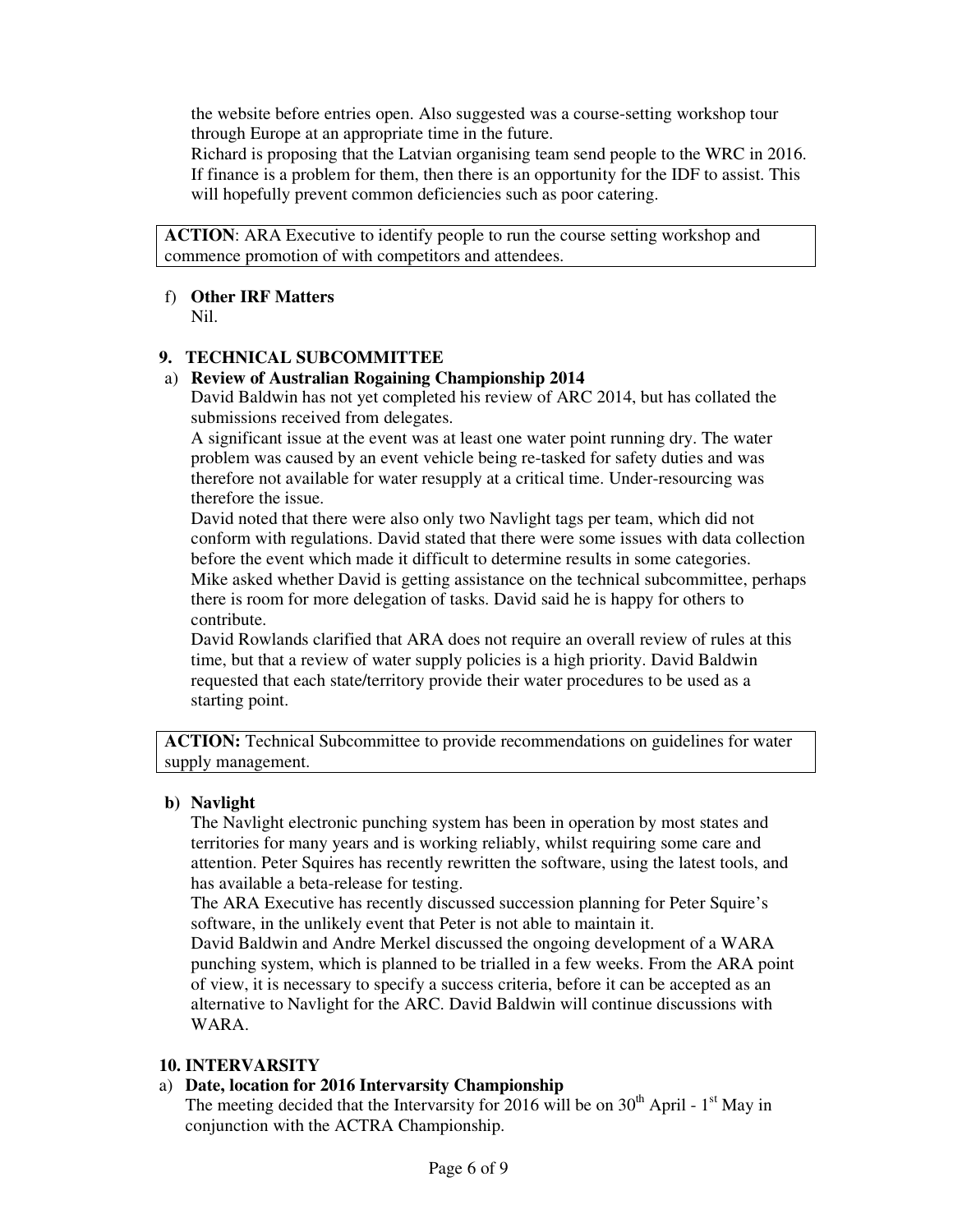The level of interest in Intervarsity remains subdued outside of ACT. There needs to be a renewed effort to get university students interested in the sport. Paul Guard suggested a state level effort to team up with university clubs. VRA have initiated a 6 hour university championship to increase interest and develop skills, however it will be after the Intervarsity this year.

b) **Convenor**: Gill agreed to remain as Intervarsity Convenor.

#### c) **Australian University Sport Accreditation**

We have Level 3 University Sports Accreditation. Once this went on the website, there was an increase in enquiry level, which is encouraging.

#### **11. GENERAL BUSINESS**

#### a) **ARA Website**

A new website is under development, but it needs some design work to bring it up to a useable standard. David Baldwin suggested we need to do minimum upgrades to the design elements to the point where it is at least comparable to the current website. Andre suggested we could put out design tasks to a site like "99Designs" for good value components such as banner, colour scheme and background.

**ACTION**: ARA Executive to progress the rollout of the website, with Andre's assistance

#### b) **Review of ARA Constitution Under Federal Law**

The ARA constitution is in need of review and a revision is on the agenda for the ARA Executive.

## **12. OTHER BUSINESS**

Nil

#### **13. ARA Strategy Discussion**

## **a) Rogaine Entry Systems Review Initiated by ACTRA**

David Baldwin presented a report outlining the current status of ACTRA's website/entry systems. He is seeking feedback from other states/territories that are interested in sharing in the project. QRA, NSWRA and WARA are in similar situations and will need upgrades in the near future. Mike Aylott and David Rowlands supported facilitation of the initiative and potential sponsorship by ARA.

#### **b) ARA Strategy Survey**

The ARA Executive circulated a strategy survey to delegates on 3 September 2015 and 4 states/territories out of 8 responded. A summary of responses was presented at the meeting, under the categories of initiatives, strategies, trends, challenges, and the role of ARA. Many common issues and successful initiatives were identified, including: strategies to encourage volunteering, event safety, maintaining interest in 24 events, engagement with membership through social media, and reduced costs through technology.

**ACTION:** ARA Secretary will encourage responses to the survey from remaining associations. Email discussion to be encouraged by the Executive, including collation of success stories and suggestions for future common strategies.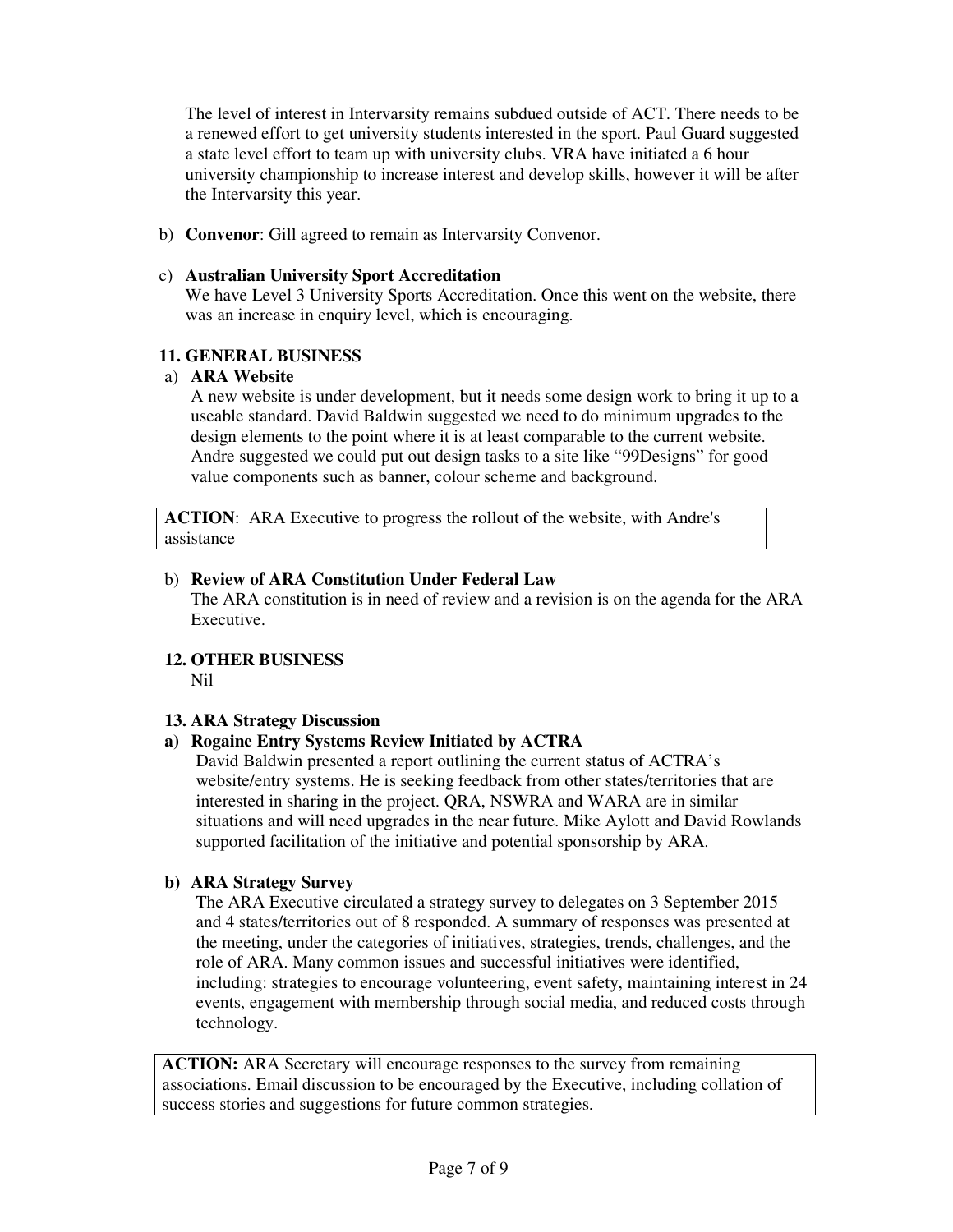## **14. Next AGM**

Friday 16<sup>th</sup> September 2016, 2:00pm-5:00pm. Location: Nannup, at or near the Australasian Rogaining Championships event centre. Venue to be confirmed by WARA.

The meeting was closed at 6:15pm.